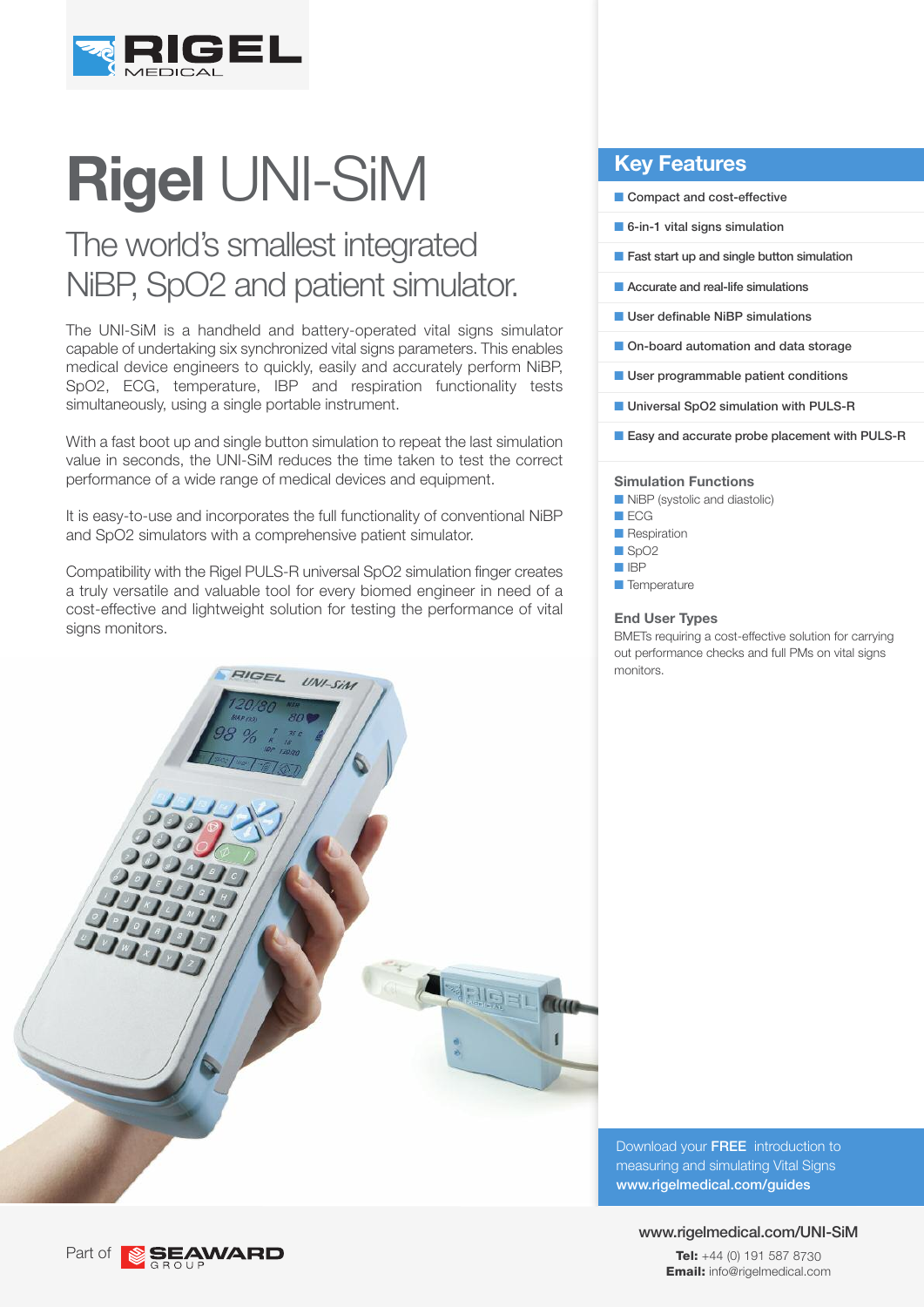

## **Compact and cost-effective**

A highly cost-effective and compact solution for testing 6 of the most common vital signs using a single battery-powered simulator.





## **6-in-1 vital signs simulation**

The UNI-SiM incorporates full NiBP simulation including dynamic and static pressure simulation and leak and over-pressure testing with a comprehensive SpO2 and ECG simulator, all in a single hand-held enclosure.

## **Fast start up and single button simulation**

Automatic power-up of the most recent settings provides simulation of all 6 vital signs with the press of a single button, saving valuable time when setting up the simulator.



www.rigelmedical.com/UNI-SiM **Tel:** +44 (0) 191 587 8730 **Email:** info@rigelmedical.com

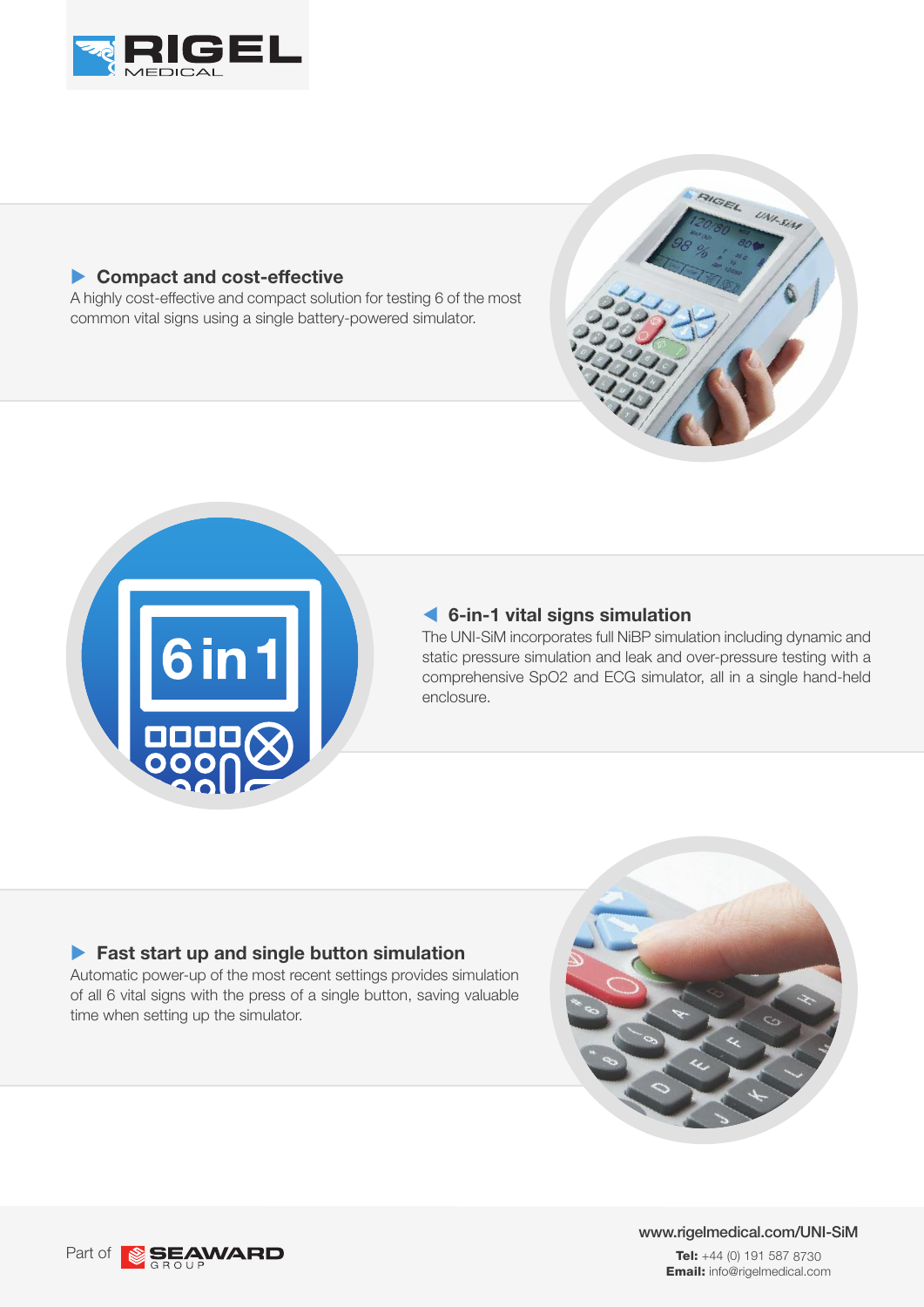



## **Accurate and real-life simulations**

Fully synchronized simulation signals provide the closest and most accurate representation of a real patient.

## ▶ User definable NiBP simulations

User configurable and physiologically correct systolic and diastolic pressures provide a truly universal and accurate NiBP simulator.





## **On-board automation and data storage**

Simple record management for up to 5,000 asset records. The simulated values from the patient monitor can be entered directly into the UNI-SiM using the built-in keyboard, improving traceability and reducing the need for manual data recording.



www.rigelmedical.com/UNI-SiM **Tel:** +44 (0) 191 587 8730 **Email:** info@rigelmedical.com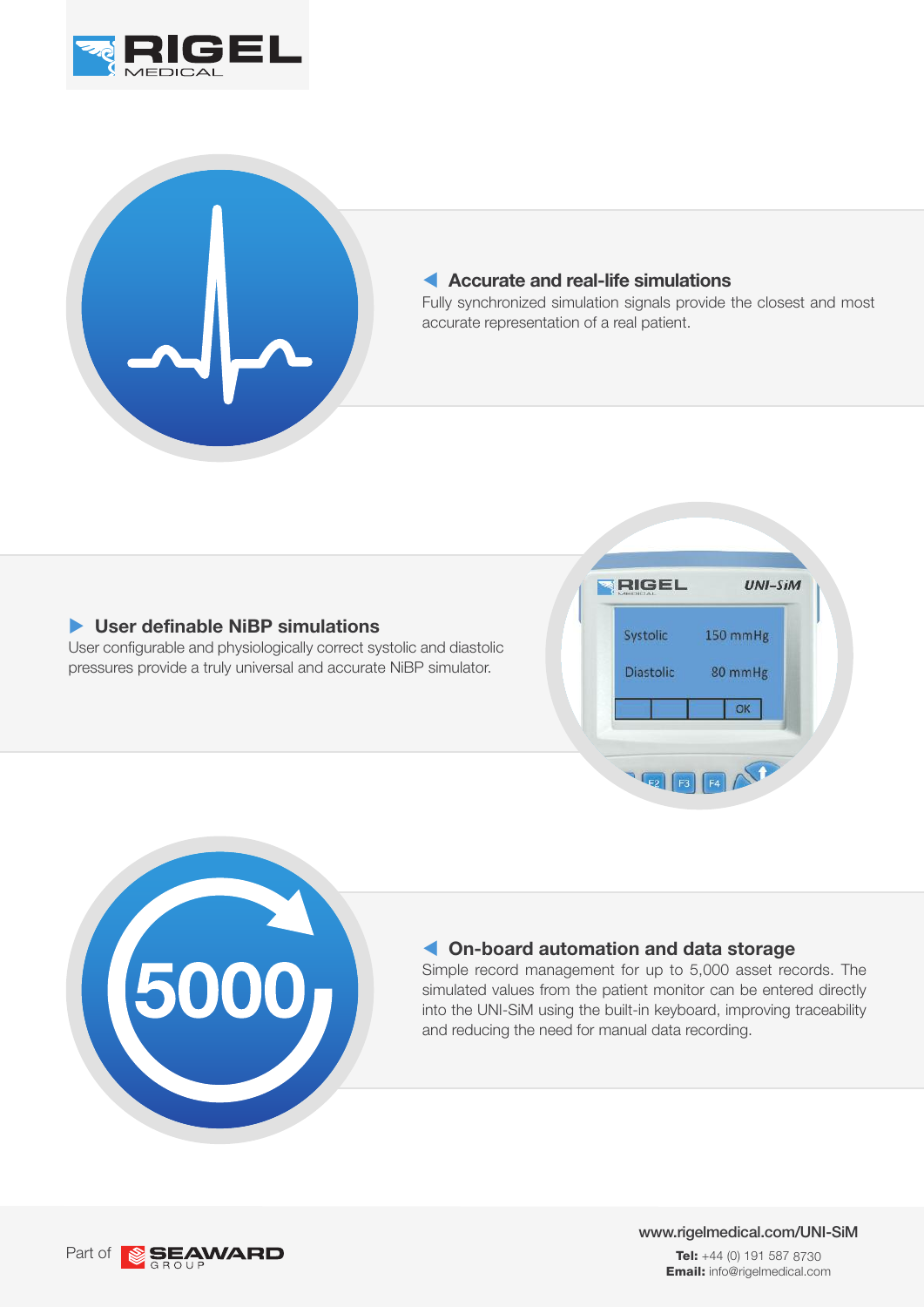

## ▶ User programmable patient conditions

Patient specific physiological conditions can be created and stored in the UNI-SiM to provide a highly customisable simulator. A truly versatile tool capable of meeting even the most demanding test protocols.





## **Universal SpO2 simulation with PULS-R**

Reduce the need for separate accessories with the universal PULS-R SpO2 simulation finger.

This compact SpO2 simulation enables accurate SpO2 simulations in 1% resolution from as low as 30%\* using the pre-programmed manufacturer specific R-curves. \* subject to monitor capability

## u **Easy and accurate probe placement with PULS-R** Unique probe placement LED's ensure accurate and correct simulation for each type of SpO2 probe.

The Rigel PULS-R has status LEDs which light up to indicate whether a probe connection has been achieved.





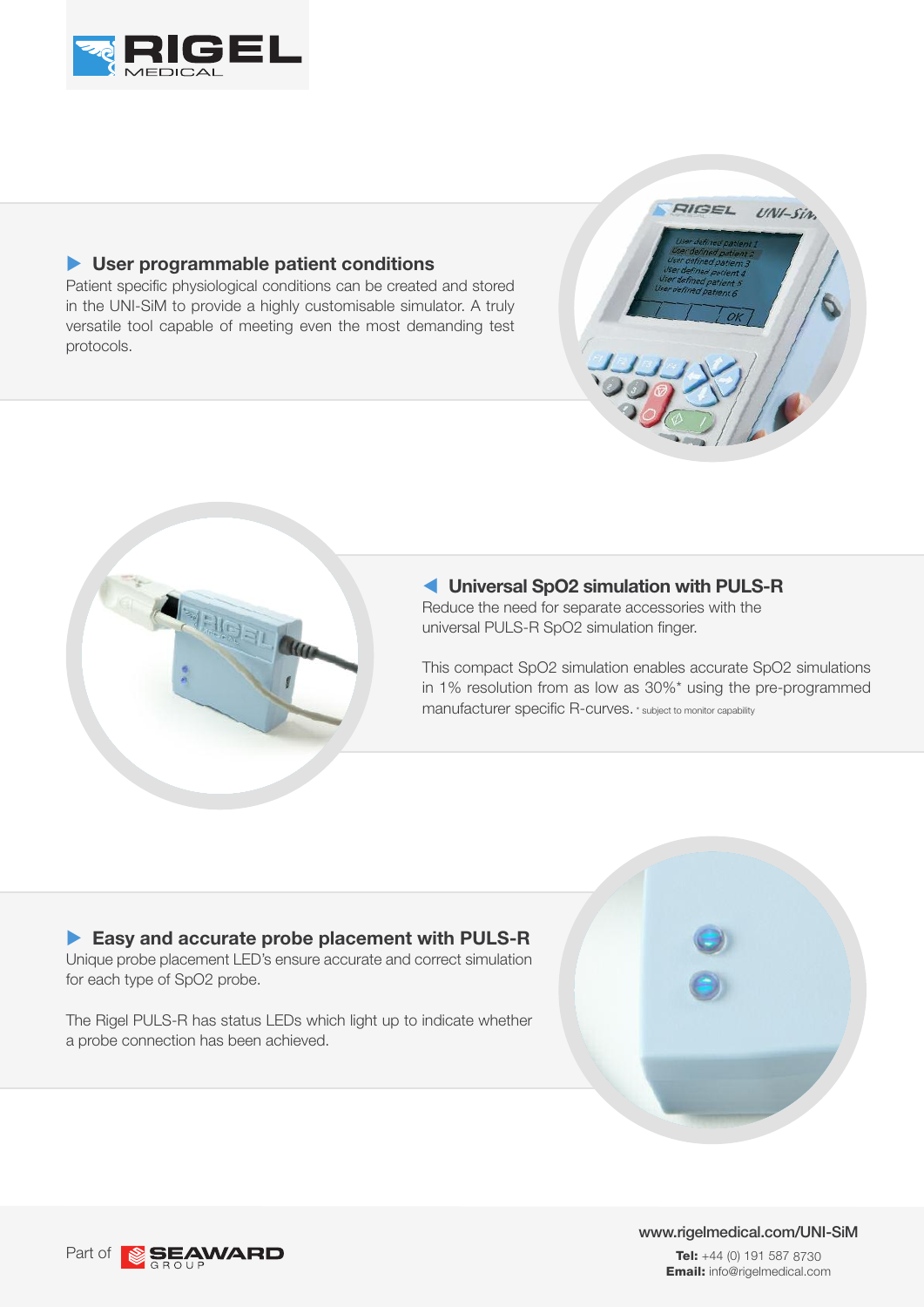

## **Technical Specifications - UNI-SiM**

## **Non-Invasive Blood Pressure Simulation**<br>Waveform Cscillometric

Waveform Oscillometric<br>Pulse Volume High, Mediur Heart Rate 20 - 300BPM<br>Integrated Pump 0 to 350mmH Digital Manometer Pressure Accuracy  $+/- 0.5\%$  FS<br>Pressure Units mmHa. in Ha

Pulse Volume **High, Medium, Low, Paediatric**<br>
Heart Rate **20 - 300BPM** 0 to 350mmHg user configurable Leak Test **Leak Test** User configurable between 0-350mmHg Chronometer Configurable up to 999 secs<br>
Digital Manometer 0 - 410mmHg mmHg, inHg, kg/cm2, cmH2O, mBar, PSI, in H2O and kPa

#### Oxygen Saturation Simulation (PULS-R)

Repeatability

Range 30 to 100% ± 5%\*\* of reading between 30-59% SPO2 ± 3% of reading between 60-89% SPO2 ± 1% of reading between 90-100% SPO2

Accuracy of simulation when used with the corresponding R-curves \*Based on using the same probe and monitor setup \*\*Note that some monitor types might not be able to display low range sats

Heart Rate 30-300BPM\*\*\*

Accuracy  $\pm$  1BPM Compatibility Beijing Choice, Criticare, GE Tuffsat, Masimo, Mindray, Nellcor, Nellcor Oximax, Nihon Kohden, Nonin, Novametrix, Philips / HP

\*\*\*Subject to monitor capability

#### ECG Arrhythmia Simulator

Simulation

Accuracy  $\pm 1$  BPM

Accuracy  $\pm 2\%$ <br>Connection high-level ECG 3.5mm jack plug Connection high-level ECG

#### ST Elevation / Depression

Elevation % 7%, 13%, 20%<br>Elevation Slope Positive. Negat

# **Myocardial Infarction**<br>Type

Tall T Heart Rate  $80$  bpm<br>T wave Amplitude  $0 - 1.2r$ 

Heart Rate 20 – 300 BPM Amplitudes Lead II : 0.5 – 5 mV (in steps of 0.5 mV). Other leads are proportional to Lead II by Elevation, ST Depression, Myocardial Infarction, Tall T the following percentages: Lead I: 60 % Lead II : 100 %

5 lead simulation including high level output on Normal Sinus Rhythm (NSR), ST

Lead III : 40 % V1 : 63 % [ Reference LA ] V2 : 71 % [ Reference LA ] V3 : 68 % [ Reference LA ] V4 : 80 % [ Reference LA ] V5 : 55 % [ Reference LA ] V6 : 49 % [ Reference LA ]

Heart Rate 20 – 300BPM Positive, Negative, Flat

Type Ischemia, Injury, Infarction, Inferior Infarction<br>
Heart rate  $20 - 300$  BPM  $20 - 300$  BPM

 $0 - 1.2$ mV (steps of 0.1mV)

#### Arrhythmia Waveforms (Atrial)

 5 lead simulation  $0.5 / 1 / 1.5 / 2 / 2.5 / 3 / 3.5 / 4 / 4.5 / 5$  mV. **Simulation** Amplitudes Heart rate (where applicable) 20 – 300 BPM

#### Atrial

Sinus Arrhythmia (SA), Missing beat, Atrial Flutter (AFLT), Atrial Fibrillation (AFB), Paroxysmal Atrial Tachycardia (PAT), Junctional Premature Contraction

#### Atrial Conduction

First Degree AV Block, Second Degree AV Block - Mobitz I, Second Degree AV Block - Mobitz II, Third Degree AV Block, Right Bundle Branch Block (RBB), Left Bundle Branch Block (LBB), Left Anterior Hemiblock

#### Ventricular

Premature Ventricular Contraction - Intermittent Premature Ventricular Contraction – Continuous, Bigeminy, Trigeminy, Ventricular Flutter (VFLT), Ventricular Fibrillation Fine (VFBF), Ventricular Fibrillation Coarse (VFBC),Monomorphic Ventricular Tachycardia (MVT), Polymorphic Ventricular Tachycardia (PVT) Right Focal (PVC).

Sine, Square, Triangle

#### Performance Waveforms

Shape Rate Accuracy Shape Pulse Accuracy 2 %

0.1 to 0.9Hz (in steps of 0.1Hz) 1 to 100Hz (in steps of 1Hz) Amplitude Lead II : 0.5 – 5 mV (in steps of 0.5 mV). Other leads as above.<br>2% Rate 20 ms pulse duration, 4 second delay Amplitude Lead II: 1 mV. Other leads as above

# Pacer Waveforms<br>Available

QRS 1mV<br>Pacer Pulse Amplitude 0.1 – 2 mV Pacer Pulse Amplitude 0.1 – 2 mV<br>Pacer pulse Polarity positive, negative Pacer pulse Polarity Pacer pulse width  $0.1 - 2$ ms

#### R Wave Detection

Heart Rate 70 bpm<br>R wave width  $10-120$ 

#### Temperature Simulation

Accuracy  $\pm 0.1 \text{ °C}$ <br>Default setting YSI 400 37°C Default setting

#### Respiration Simulation

Accuracy  $\pm 5\%$ <br>Resistance Variations 0.1, 0 Accuracy  $\pm 10\%$ <br>Default Settings 15bpm

synchronous atrial, asynchronous atrial, paver only, ventricular pacer, atrial & ventricular pacer

 $10 - 120$  ms (steps of 10ms)

Simulation YSI 400 / 700 Static<br>Range preset at 25, 33, 37a preset at 25, 33, 37and 41°C

Rates 5, 10, 15, 30, 60, 120, 180 Breaths per Minute<br>  $\frac{1}{250}$  500, 750, 1000 obms 250, 500, 750, 1000 ohms 0.1, 0.5, 1.0, 1.5 ohms Default Settings 15bpm / 250Ω / 0.1Ω<br>Apnoea Simulation 0 – 60 seconds durati  $0 - 60$  seconds duration  $0 - 300$  seconds interval.